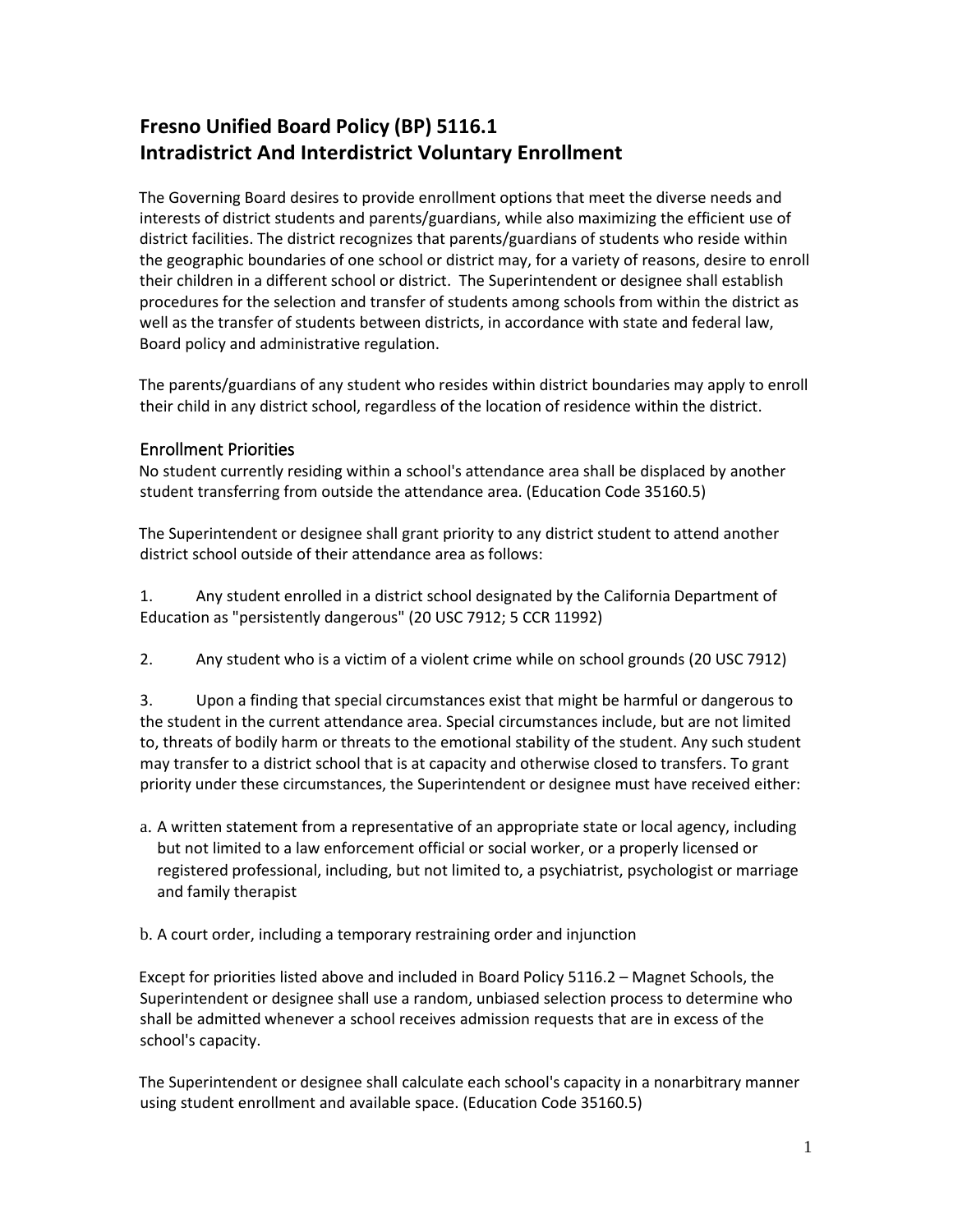Enrollment decisions shall not be based on a student's academic or athletic performance, except that existing entrance criteria for specialized schools or programs may be used, provided that the criteria are uniformly applied to all applicants. Academic performance may be used to determine eligibility for, or placement in, programs for gifted and talented students and/or specialized programs with entrance criteria.

The Superintendent or designee has the authority to transfer students from one school to another within the district. The requirements, process and procedures for such transfers are outlined in the regulation adopted pursuant to this policy.

To allow for as many transfers to be granted as possible and to ensure that the district's facilities are equitably utilized, the transfer process shall be centralized. Accordingly, the Transfer's Office shall be charged with the fair, consistent and district-wide administration of the transfer process in accordance with the regulation adopted pursuant to this policy.

NCLB choice transfers, intradistrict family-related transfers, interdistrict transfers for employment and child-care reasons are granted through the highest grade. Any other transfer, including change of legal address, may be granted for one school year only. However, it is the District's intent to maintain a student in the same school through the highest grade of that school and through the highest grade of the feeder pattern identified for that school.

A student's attendance in a district school pursuant to an intradistrict or interdistrict transfer is subject to the authority of the FUSD School Board to establish terms and conditions. The FUSD Board declares that such intradistrict or interdistrict transfers may be revoked in accordance with the process and procedures outlined in the regulation adopted pursuant to this policy.

The parents/guardians of school-age children who are homeless or in foster care are not required to request intradistrict or interdistrict transfers pursuant to state and federal law to remain at their current school. Homeless students and students in foster care are not subject to the requirements in the regulation adopted pursuant to this policy.

There are two types of transfers in the Fresno Unified School District (the "FUSD" or the "district") that may be initiated by parents/guardians: intradistrict and interdistrict transfers.

1. Intradistrict Transfers: Subject to certain requirements, the parents/guardians of a school-age child who are residents in the district may request a transfer to a school other than the school to which their child is assigned The District retains the authority, consistent with State and Federal law, to grant or deny such a transfer in accordance with the requirements, process and procedures outlined in the regulation adopted pursuant to this policy. In the absence of an approved transfer or assignment to a magnet school or school of choice, a student is expected to attend the school in the attendance area in which he/she resides. A student shall be deemed to currently reside in the attendance area of a school, if the student physically resided in the school attendance area, while attending school, prior to the tenth day following the first day of instruction of the current school year. It is the parent/guardian's responsibility to provide transportation for the student to and from requested school of attendance.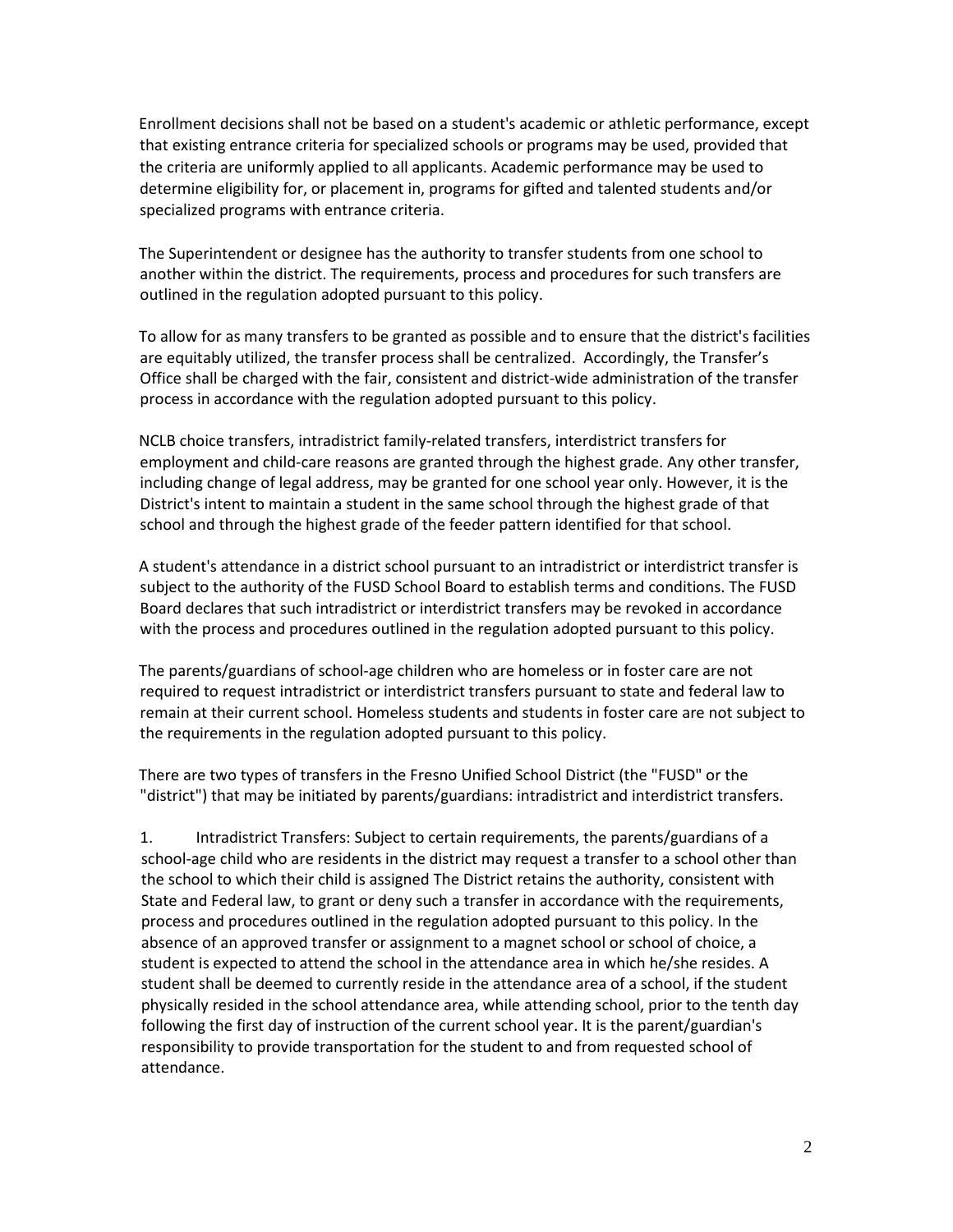2. Interdistrict Transfers: Subject to certain requirements, the parents/guardians of a school-age child who are residents in the FUSD may request a transfer to another school district, and students residing within the attendance boundaries of other school districts may request a transfer to FUSD. The District may enter into an agreement with any other school district, for a term not to exceed five school years, for the interdistrict attendance of students who are residents of the districts. The agreement shall specify the terms and conditions under which interdistrict attendance shall be permitted or denied. It also may contain standards agreed to by both districts for reapplication and/or revocation of the student's permit. The District retains the authority, consistent with state and federal law, to "release" a FUSD student to attend another school district in accordance with the requirements, process and procedures outlined in the regulation adopted pursuant to this policy. Similarly, subject to certain requirements, the parents/guardians of a school-age child who are residents of another district may request a transfer to the FUSD. The FUSD Board retains the authority, consistent with state and federal law, to grant or deny a request for an interdistrict transfer to the FUSD in accordance with the requirements, process and procedures in the regulation adopted pursuant to this policy. In the absence of an approved interdistrict transfer, students are expected to attend the school in the school district in which they reside.

#### Revocation

If the Superintendent or designee determines that a student has violated a condition of the intradistrict or interdistrict transfer, a revocation shall be considered only during timeframes outlined in the administrative regulation pursuant to this policy, to place the student back to the district or school of residence. This action shall be taken only upon review of all interventions to promote student success. The decision to revoke the interdistrict transfer and the specific reasons thereof shall be communicated in writing to the parent/guardian.

#### Monitoring and Evaluation

Annually, the Superintendent shall submit a report to the Board regarding the implementation of all transfers, including open enrollment and magnet school placements. This report shall include an analysis of the communication plan to inform the community of all timelines and program options as they relate to any transfer process.

### Transportation for Students with Transfers

Except as required by 20 USC 6316, for transfers out of Title I program improvement schools, the district shall not be obligated to provide transportation for students who attend school outside their attendance area. However, upon request, the Superintendent or designee may authorize transportation contingent upon available space and funds. Priority for any such transportation shall be based on demonstrated financial need.

*(cf. 3250 - Transportation Fees) (cf. 3540 - Transportation)* 

*Fresno Unified School District prohibits discrimination, harassment, intimidation, and bullying based on actual or perceived race, color, ethnicity, national origin, immigration status, ancestry, age, creed, religion, political affiliation, gender, gender identity, gender expression, genetic information, mental or physical disability, sex, sexual orientation, marital status, pregnancy or parental status, medical information, military veteran status, or association with a person or a group with one or more of these actual or perceived characteristics or any other basis protected by law or regulation, in its educational program(s) or employment.*